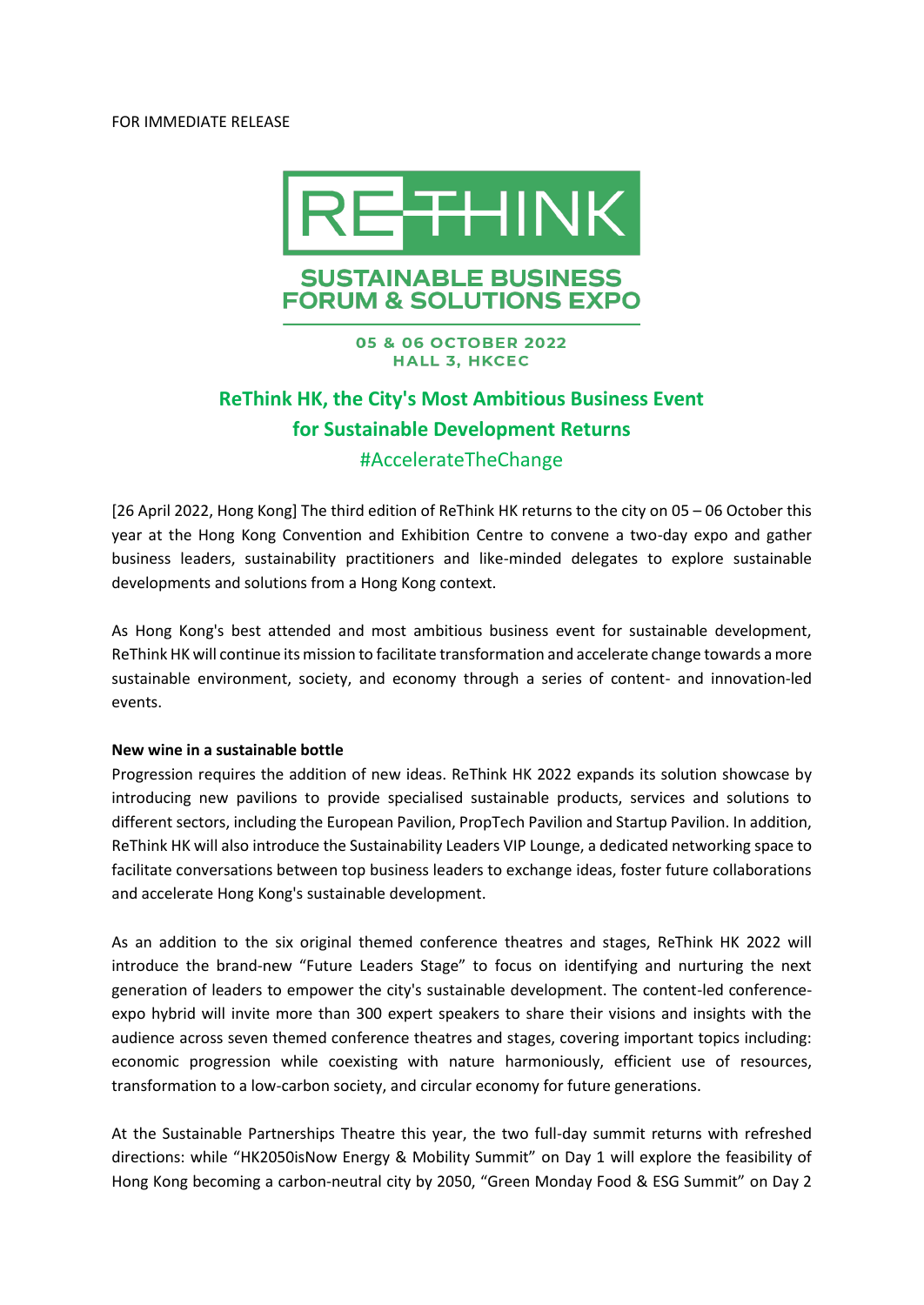will discuss key topics including the business of sustainable F&B and investment to drive a positive change, bringing audience the topics that address the rapidly changing landscape of environmental and social sustainability.

While sustainable strategies, net-zero and circular economy remain as priority topics at ReThink HK's "Sustainable Transformation Theatre", the newly added "Rethinking Workforce Transformation" programme will introduce expert insight focusing on diversity and inclusion to raise the society's awareness of these issues.

"The sustainable transformation of Hong Kong is everyone's business, and it will require the contribution of all businesses, big and small. ReThink HK has been designed to offer insight, ideas and inspiration to those responsible for researching and resourcing new sustainability strategies – and the two-day programme has sessions relevant to all job functions and industries. By working together, we can accelerate the changes needed to secure a green future for our city!" Mr Chris Brown, Founder & Director, ReThink HK.

## **A renewed partnership with Business Environment Council**

Following a successful partnership with Business Environment Council (BEC) in 2021, ReThink HK is pleased to collaborate with BEC again this year as the exclusive co-organiser of the event, demonstrating BEC's continuous support in advancing environmental excellence and sustainable development in the business sector. The robust partnership will strengthen stakeholders engagement and business synergy in the private sector to facilitate development of the circular economy and prepare for a net-zero Hong Kong.

At ReThink HK 2022, BEC will deliver its refreshed contents, namely "Mainstreaming Circularity in Business Strategies and Practices" on Day 1 and "Mainstreaming Sustainability for SMEs" on Day 2 at the BEC Sustainable Business Theatre to highlight the importance of circular economy transformation for future generations and discuss the challenges and opportunities in business sustainability for the city's SMEs.

"BEC has been advocating, promoting and enabling a sustainable and low-carbon transformation in Hong Kong's business sector since our establishment in 1992. To celebrate BEC's 30<sup>th</sup> anniversary this year, we will put together a programme at ReThink HK 2022 to drive and empower business ambition and commitment into real action and to accelerate sustainable transformation. This event can further visualise BEC's vision in promoting corporate sustainability and inspiring change in business strategies," said Simon Ng, Chief Executive Officer of BEC.

#### **Greater synergy across industries**

ReThink HK continues to receive support from well-established businesses from various sectors for its 2022 edition, including sustainability and environmental consultancies AEC Group and ERM, EngTech company Negawatt, plastic waste recycling joint venture New Life Plastics, supply chain compliance solutions provider QIMA, testing and certification company SGS, intelligent manufacturing technology company SmartMore, major contractor in energy and waste management Veolia, and United Overseas Bank one of Asia's leading banks committed to financing a sustainable future. These, plus 3000+ attendees from Hong Kong's conglomerates, MNCs, SMEs and international trading companies will